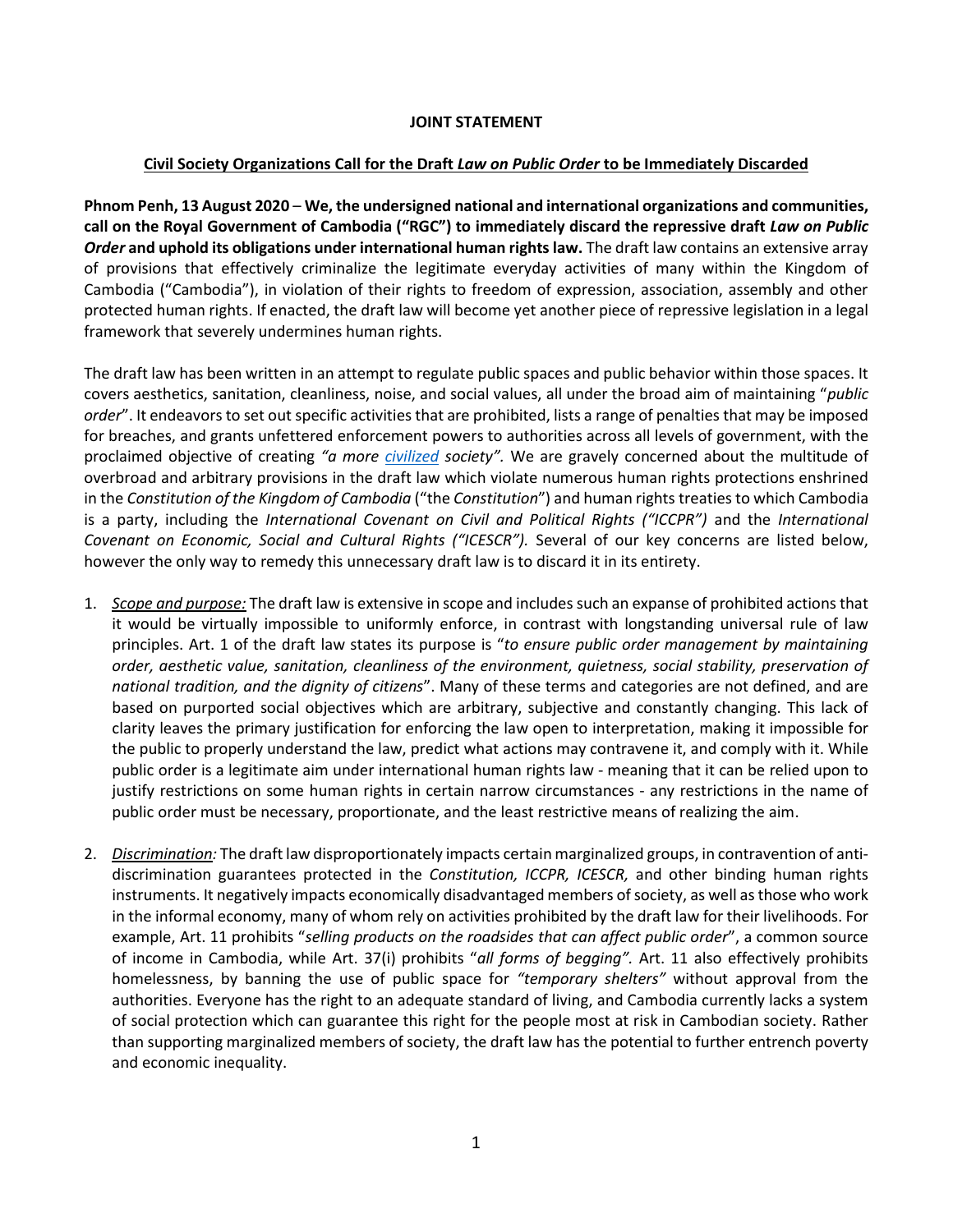The draft law also contains provisions which seriously undermine the rights of individuals with mental health conditions, as well as facilitate discrimination and stigmatization. The draft law imposes arbitrary and unjustifiable restrictions on individuals with a so-called *"mental disorder*", which is vaguely defined as *"a change which results in the loss of the sense of right or wrong".* This definition lacks any legal or scientific basis and fails to require an expert medical diagnosis. It instead seems to determine an individual's mental health on their ability to make a moral judgement, while failing to consider the severity of the *"mental disorder*". It therefore fails to comply with [international human rights standards](https://www.ohchr.org/EN/ProfessionalInterest/Pages/PersonsWithMentalIllness.aspx#:~:text=3.-,All%20persons%20with%20a%20mental%20illness%2C%20or%20who%20are%20being,the%20grounds%20of%20mental%20illness.) for not determining what can amount to a "*mental disorder*" in accordance with [internationally accepted medical standards.](https://www.who.int/classifications/icd/en/bluebook.pdf) The draft law prohibits these individuals from "*walk[ing] freely in public places*" (Art. 25). This blanket restriction on the movement of a vast cohort of individuals, without requiring a determination as to whether it is absolutely necessary under the individual circumstances, impinges on the rights to liberty and freedom of movement as guaranteed by Art. 9 of the *ICCPR*, and violates rights protected under the *International Convention on the Rights of Persons with Disabilities*, which Cambodia has ratified. The draft law is deeply concerning as it strips people with mental health conditions of their most fundamental human rights and allows for blatant disability-based discrimination.

In addition to the above-mentioned groups, the draft law contains concerning provisions that could exacerbate discrimination against women (Art. 37, as analyzed below).

- 3. *Freedom of peaceful assembly and association:* The draft *Law on Public Order* raises serious concerns for the exercise of freedom of peaceful assembly and association in Cambodia. Arts. 6 and 30 require approval from authorities for the "*use of public spaces*", and would permit authorities to stop an event if authorization has not been sought. In conjunction with Art. 48, which nullifies any existing, contrary provisions, the draft law effectively reverses the prior notification principle contained in Art. 5 and 7 of the *Law on Peaceful Assembly*  and replaces it with a prior authorization requirement, in direct contravention of international human rights law, including under Art. 21 of the *ICCPR*. These provisions also provide grounds for the arbitrary interference that many individuals and associations already experience when [holding events.](https://cchrcambodia.org/admin/media/report/report/english/Fourth%20Annual%20Report%20of%20the%20Cambodia%20Fundamental%20Freedoms%20Monitor%202019-.pdf) In addition, Art. 31 of the draft law allows authorities to refuse or stop events based on six overbroad categories, including if the event causes *"any hostility with the competent authorities*" or "*impact to public interests",* which is extremely broad and could be used to prohibit assemblies or events on the unfettered discretion of authorities without predictability or certainty in application and without due consideration for fundamental freedoms. Furthermore, Art. 33 prescribes a restriction on the number of attendees to events, not exceeding *"two people within 1.20 square meters*". This arbitrary provision empowers authorities to illegitimately restrict peaceful assemblies or association activities by arbitrarily limiting the number of participants without requiring authorities to make an informed assessment as to whether it is necessary under the particular circumstances. Indigenous communities, grassroots associations, workers' unions, and local activists depend on the ability to assemble to advocate for their rights, and will be severely harmed by such restrictive provisions. In the new [General Comment 37,](https://www.ohchr.org/EN/HRBodies/CCPR/Pages/GCArticle21.aspx) the UN Human Rights Committee affirms that States cannot rely on vague definitions of public order to justify overbroad restrictions, as this draft law does. The Committee emphasizes that "*public order*" and "*law and order*" are not to be confused, with the latter requiring states to exercise a *"significant degree of toleration*" for disruption caused by peaceful assemblies.
- 4. *Freedom of expression:* The draft *Law on Public Order* also allows for arbitrary infringements on the right to freedom of expression. Firstly, the law prohibits "*speaking loudly*" (Art. 16) and imposes a blanket curfew on any unauthorized noise "*from 12pm to 2pm and from 10pm to 5am*" (Art. 17) without meeting the requirement of necessity for achieving the aim of public order, in violation of the *ICCPR*. Moreover, Art. 36 – which prohibits men from being shirtless in public and women from wearing clothes that are "*too short*" or "*too see-through*" that "*affect the national tradition and dignity"* – violates freedom of expression,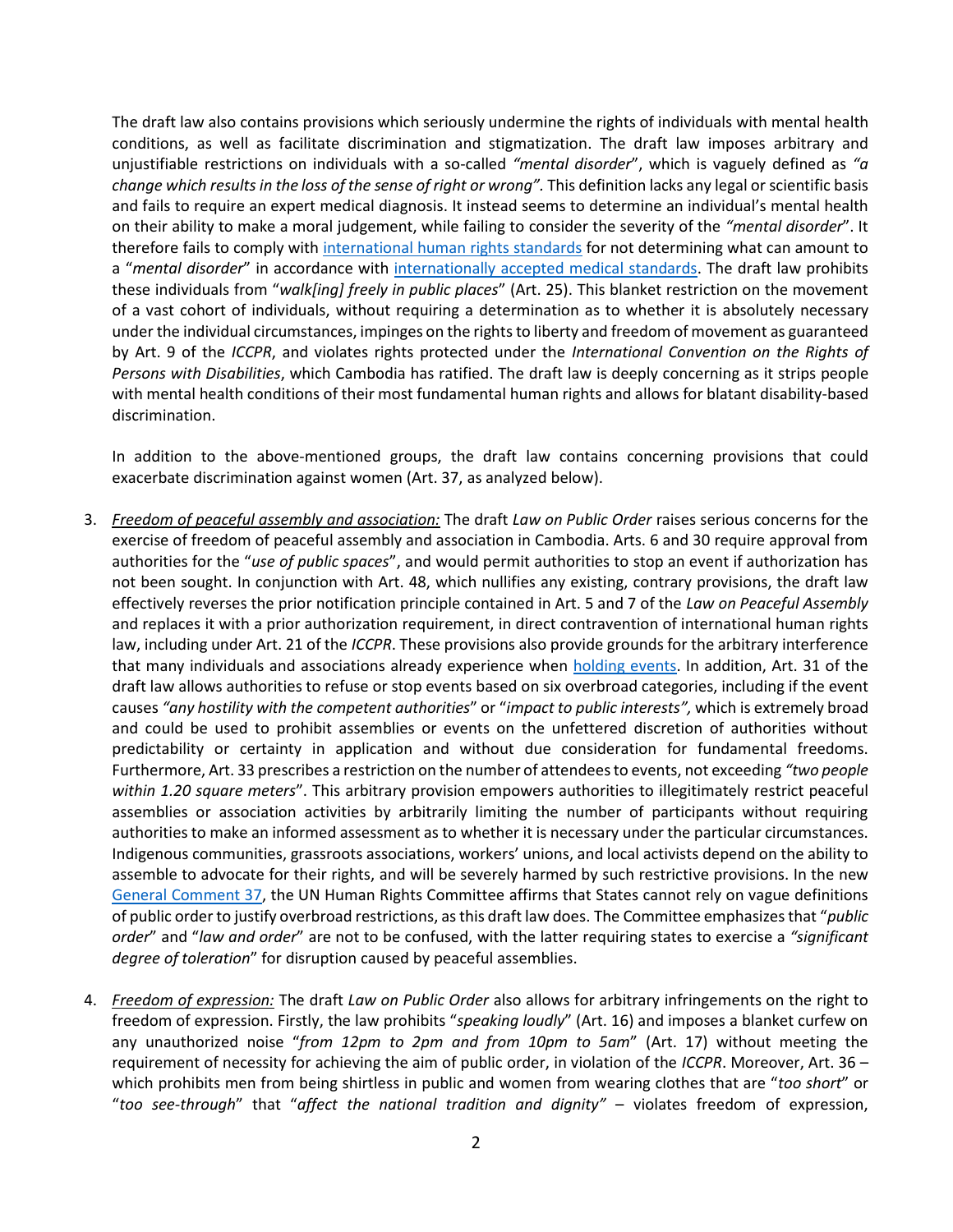undermines personal autonomy and fails to define innately subjective standards of dignity, thus opening the door to unequal enforcement. Art. 36 will also exacerbate discrimination against women, who face negative gender stereotypes and entrenched patriarchal societal norms. In Cambodia women have been subjected to threats and imprisonment for their choices in [clothing,](https://56dd158a-1ed4-4131-9020-9d0718381f08.filesusr.com/ugd/1165ef_b73a7f324ebd4e75b9be95994db609f8.pdf) with one woman [convicted](https://www.voacambodia.com/a/online-seller-convicted-for-producing-pornography-given-a-suspended-sentence-/5400505.html) of a crime related to her clothing already in 2020. Further, the Prime Minister has [publicly blamed](https://www.reuters.com/article/us-cambodia-women-internet-trfn/cover-up-or-be-censored-cambodia-orders-women-not-look-sexy-on-facebook-idUSKBN20D278) women's clothing for provoking gender-based violence, including sex crimes. Art. 36 would add to this culture of 'victim-blaming' by effectively criminalizing women, including survivors of violence, for their clothing choices.

Ultimately, the draft law has the potential to severely restrict freedom of expression both online and offline. Art. 37 prohibits a broad range of unreasonably vague categories of expression where it affects *"national tradition and dignity*", without elaborating on the standards of dignity to which the public will be held accountable to. This includes, for example, "*exhibiting or disseminating writing or picture or using cursing words on social media*", "*showing arrogant behavior*" *and* "*disseminating or posting writing, signs or pictures that represent any threat*". Extending the scope of the law to the online sphere gives rise to further concern due to the widespread repression of freedom of expression online in Cambodia, with 2020 baring witness to [multiple arrests](https://cchrcambodia.org/admin/media/newsletter/newsletter/english/2-Snapshot%20EN%20.pdf) of individuals for expressing opinions online.

5. *Penalties and enforcement:* The prohibited activities in the draft law are subject to penalties ranging from *"warnings" and "administrative penalties*", to "*imprisonment and/or a fine"*. Under the draft law an individual can be imprisoned for 1 – 6 days, and fined between 100,000 – 500,000 riels. The draft law fails to regulate the application of these penalties, enabling authorities to make discretionary determinations on the appropriate penalty for each prohibited activity, which risks misapplication, lack of uniformity in application, and lack of predictability in complying with and enforcing the law. Due to the draft law's disproportionate targeting of economically disadvantaged people, it would impose fines on those who are least able to afford them. The grounds upon which imprisonment can be imposed are unacceptably vague, in violation of the principle of legality. Judging by international human rights standards, imprisonment is highly unlikely to be either a necessary or proportionate response to many breaches of this law, and thus is not an appropriate penalty.

Art. 6 raises concerns for the enforcement of the draft law as it empowers local authorities to *"assign contractual officials to assist in maintaining public order*". "*Security guards*" or "*para-police*" hired by local authorities in Cambodia have a long track record of violently [harassing](https://www.phnompenhpost.com/national/sex-workers-gather-remember-kunthea) individuals and human rights defenders seeking to exercise their rights, and are [rarely held accountable.](https://www.phnompenhpost.com/national/sex-workers-death-still-unpunished) These contracted security forces operate in a legal vacuum, lacking regulation, accountability and training, and as such they represent a serious threat to the peaceful exercise of human rights.

The draft *Law on Public Order* has been released amid a crackdown on fundamental freedoms in Cambodia. Laws that grant overbroad and unfettered powers to the RGC are regularly misused to undermine human rights and target free speech*.* If brought into force, this draft law would further curtail the rights and freedoms of individuals in Cambodia to the detriment of the nation as a whole. **We therefore call on the Royal Government of Cambodia to immediately discard the draft** *Law on Public Order* **in its entirety and uphold its obligations under international human rights law.** 

- END -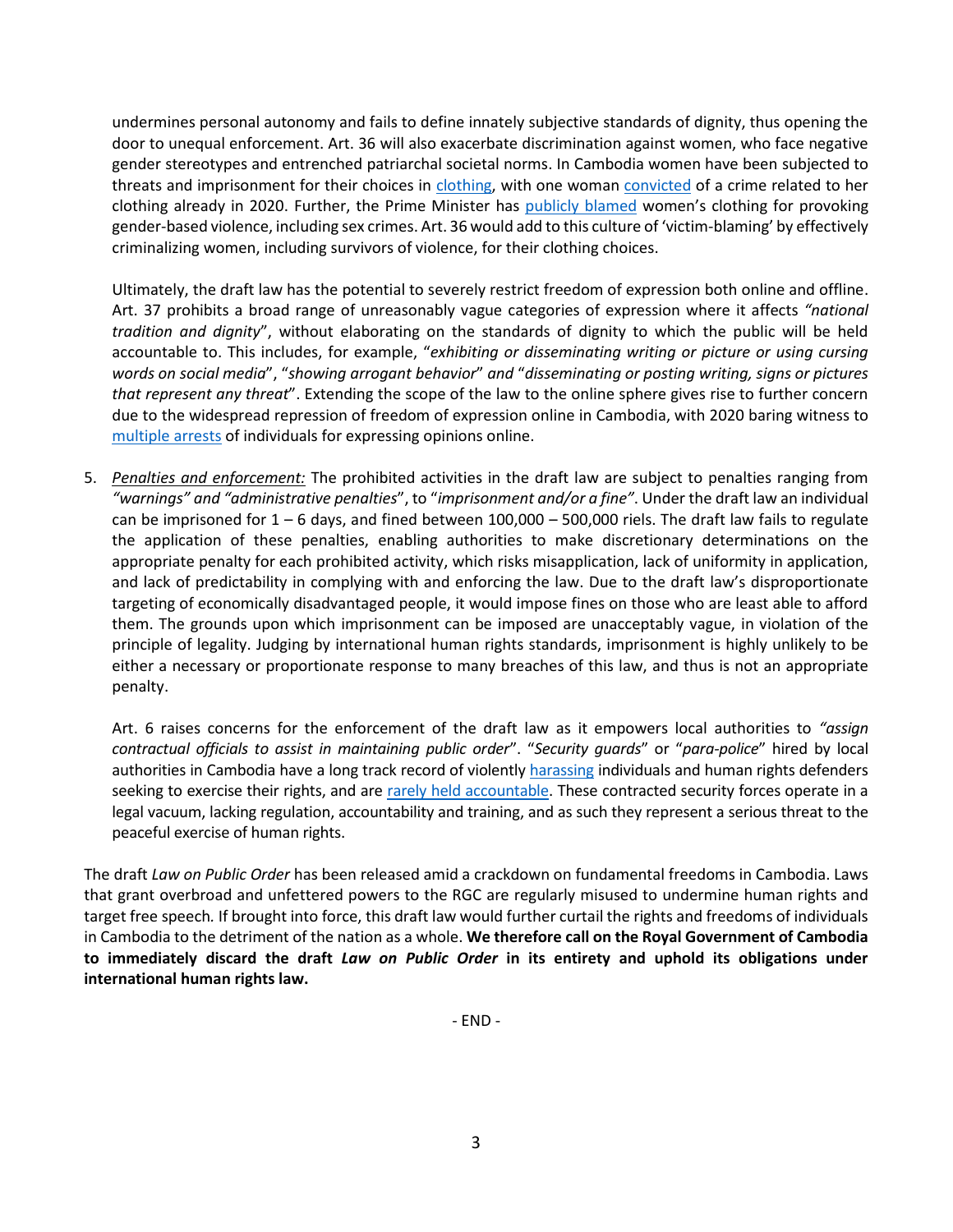This joint statement is endorsed by:

- *1. Action Aid Cambodia (AAC)*
- *2. Advocacy and Policy Institute (API)*
- *3. Alliance for Conflict Transformation (ACT)*
- *4. Amnesty International*
- *5. Article 19*
- *6. ASEAN Parliamentarians for Human Rights (APHR)*
- *7. Asian Forum for Human Rights and Development (FORUM-ASIA)*
- *8. Banteay Srei*
- *9. Beong Tunle Mrech Community*
- *10. Boeung Trabek Community, Phnom Penh*
- *11. Borei Keila Community, Phnom Penh*
- *12. Bu Sra community, Mondulkiri province*
- *13. Building Community Voices (BCV)*
- *14. Cambodian Center for Human Rights (CCHR)*
- *15. Cambodian Center for Independent Media (CCIM)*
- *16. Cambodian Food And Service Workers Federation (CFSWF)*
- *17. Cambodian Human Rights Action Coalition (CHRAC)*
- *18. Cambodian Human Rights and Development Association (ADHOC)*
- *19. Cambodia Indigenous Peoples Organization (CIPO)*
- *20. Cambodian League for the Promotion and Defense of Human Rights (LICADHO)*
- *21. Cambodian Youth Network (CYN)*
- *22. Child Rights Coalition Cambodia (CRC-Cambodia)*
- *23. CIVICUS: World Alliance for Citizen Participation*
- *24. Coalition for Integrity and Social Accountability (CISA)*
- *25. Coalition of Cambodian Farmer Community (CCFC)*
- *26. Community Peace-Building Network (CPN)*
- *27. Equitable Cambodia (EC)*
- *28. Former Boeung Kak Women Network Community*
- *29. Gender and Development for Cambodia (GADC)*
- *30. Human Rights Watch (HRW)*
- *31. Independent Democracy of Informal Economy Association (IDEA)*
- *32. Indradevi Association (IDA)*
- *33. International Commission of Jurists (ICJ)*
- *34. International Federation for Human Rights (FIDH)*
- *35. International Freedom of Expression Exchange (IFEX)*